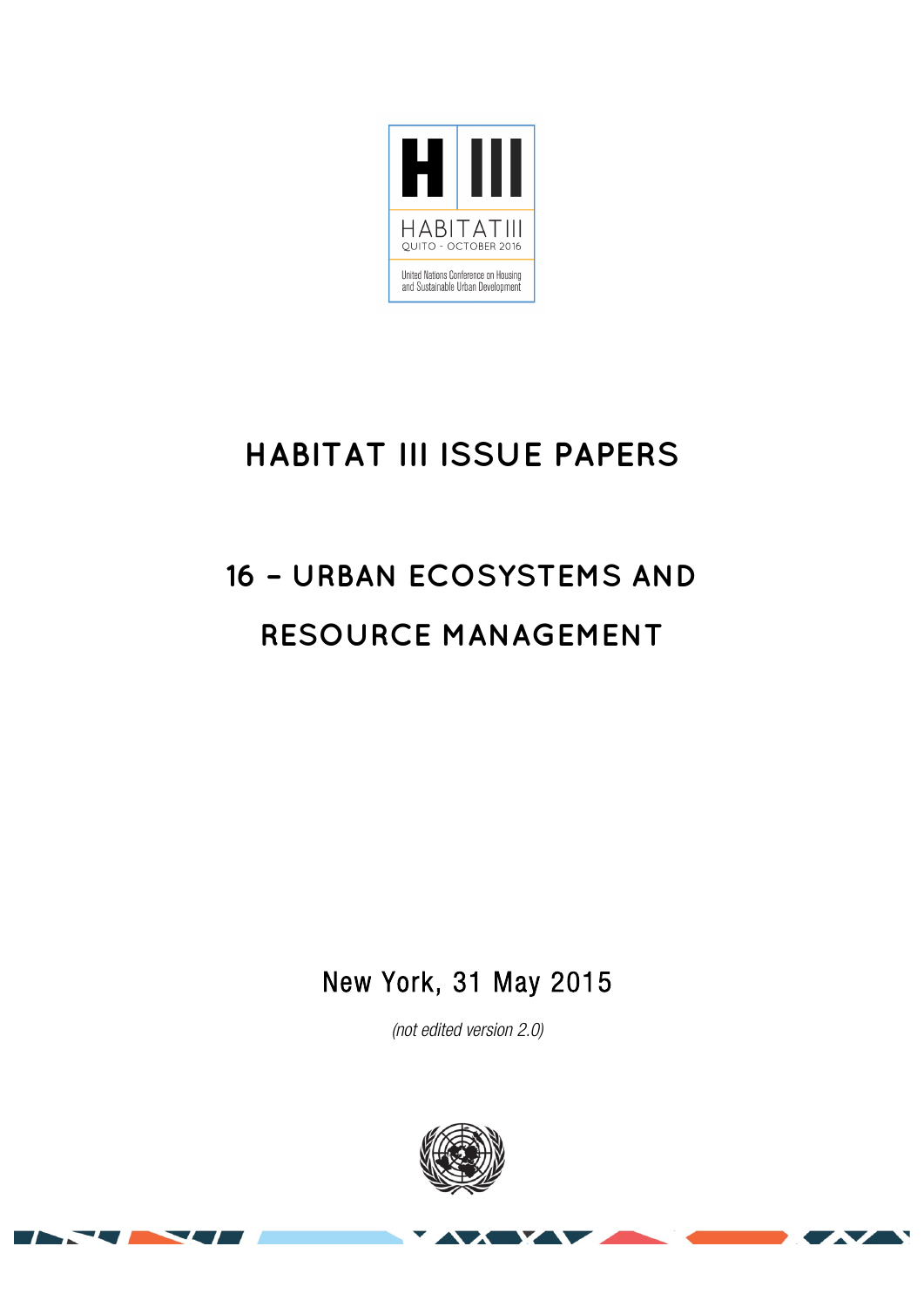

### ISSUE PAPER ON URBAN ECOSYSTEMS AND RESOURCE MANAGEMENT

#### KEY WORDS

Ecosystem, biodiversity, services, resource efficiency

#### **OVERVIEW**

This Issue Paper outlines the importance of ecosystems to cities. The social and economic systems that visibly constitute cities are built upon the ecosystems that they supplant, and are perpetually reliant on the flow of ecosystem services both within and beyond the city. The content of this Issue Paper has relevance to various others, in which can be found elements that are discussed here in more, or less, detail. Specifically the topics covered in Issue Paper 6 on Urban Governance; Issue Paper 8 on Urban and Spatial Planning; Issue Paper 10 on Urban-rural Linkages; Issue Paper 11 on Public Space; Issue Paper 15 on Urban Resilience; and Issue Paper 17 on Cities &Climate Change & Disaster Risk Management; have relevance to the current Issue Paper on Urban Ecosystems and Resource Management.

#### MAIN CONCEPTS

- Urban environment The intersection and overlay of the natural environment, the built environment and the socioeconomic environment (Srinivas, 2003)
- Ecological footprint Biocapacity the planet's biologically productive land areas can be compared with humanity's demand on nature: our ecological footprint. The ecological footprint represents the productive area required to provide the renewable resources humanity is using and to absorb its waste. The productive area currently occupied by human infrastructure is also included in this calculation, since built-up land is not available for resource regeneration (Rees & Wackernagel (1996); www.globalfootprintnetwork.org).
- Ecosystem services (ES) Ecosystem services are defined as the benefits people obtain from ecosystems, delineated into four categories: supporting services (e.g. habitat for species and genetic resources), provisioning services (e.g. food and medical resources), regulating services (e.g. regulation of local climate and of extreme events); and cultural services (e.g. recreation and tourism) (Millennium Ecosystem Assessment (2005); www.teebweb.org).
- Ecosystem-based Adaptation (EbA) The use of biodiversity and ecosystem services to adapt to the adverse effects of climate change, including the range of opportunities for the sustainable management, conservation, and restoration of ecosystems. Ecosystem-based adaptation is most appropriately integrated into broader adaptation and development strategies (SCBD 2009).
- Green infrastructure (GI) The network of natural and semi-natural areas, features and green spaces in rural and urban, and terrestrial, freshwater, coastal and marine areas, which together enhance ecosystem health and resilience, contribute to biodiversity conservation and benefit human populations through the maintenance and enhancement of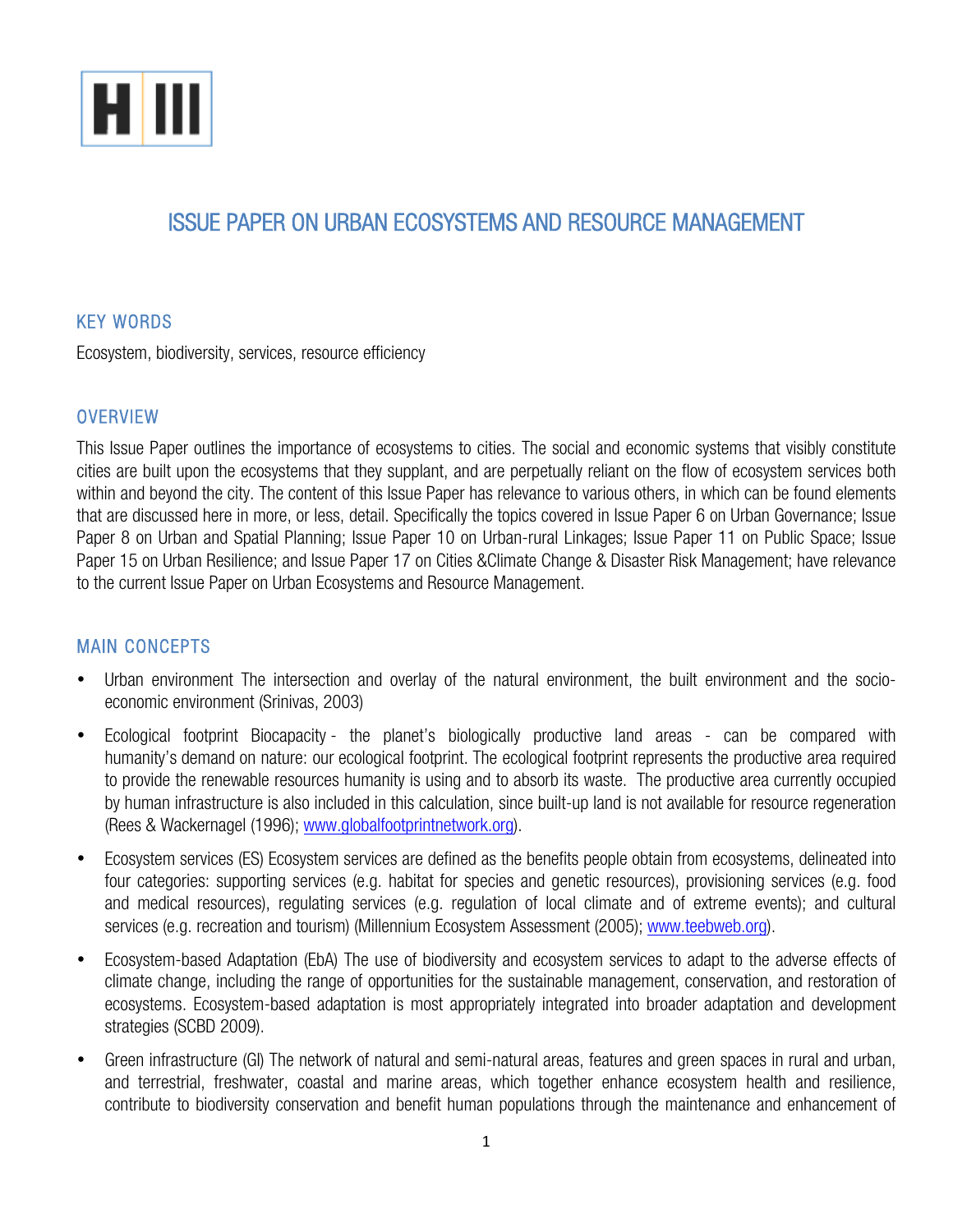

ecosystem services (Naumann et al. 2011:14). The concept of ES differs from GI in that it is an approach to illustrate the dependency of human well-being on ecosystems' capacity to provide essential services. GI, in contrast, is a strategy for safeguarding or enhancing the provision of ES (Albert & Von Haaren, 2014).

- Resource efficient city a sustainable, resource efficient city can be defined as a city that is significantly decoupled from resource exploitation and ecological impacts and is socio-economically and ecologically sustainable in the longterm (UNEP, 2012).
- Biodiversity the term given to the variety of life on Earth and the natural patterns it forms. The biodiversity we see today is the fruit of billions of years of evolution, shaped by natural processes and, increasingly, by the influence of humans. It forms the web of life of which we are an integral part and upon which we so fully depend (www.cbd.int).

#### FIGURES AND KEY FACTS

#### Ecosystems provide cities with essential goods and services

Ecosystems, both within cities and beyond their boundaries, provide ecosystem services to cities. Although there is no clear distinction between the kind of services provided within city boundaries and beyond them, those within typically include local level benefits such as moderation of the urban microclimate and improvement of air quality, opportunities for recreation, and enhancement of the health of citizens; those surrounding cities may help to moderate extreme climatic events such as flooding and enhance the quality and quantity of water supplied via watersheds; while very distant ecosystems may provide food, medicines and timber. Although difficult to quantify, a growing body of research demonstrates our reliance on these services to build resilience in cities (McPhearson et al., 2014), which is especially important in the face of climate change<sup>1</sup>.

#### Cities are centers of consumption and production

Cities attract and create wealth. An involuntary consequence is that, with most of the world's population now located in cities, they are by default strongly correlated with consumption and production. "…With a [global] population share of just above 50 per cent but occupying less than 2 per cent of the earth's surface, urban areas concentrate 80 per cent of economic output, between 60 and 80 per cent of energy consumption, and approximately 75 per cent of CO2 emissions" (UNEP, 2011). The figure below illustrates that more urbanized regions have a bigger per capita ecological footprint.

 

 $1$  Refer to Issue Paper 15 on Urban Resilience for more on this subject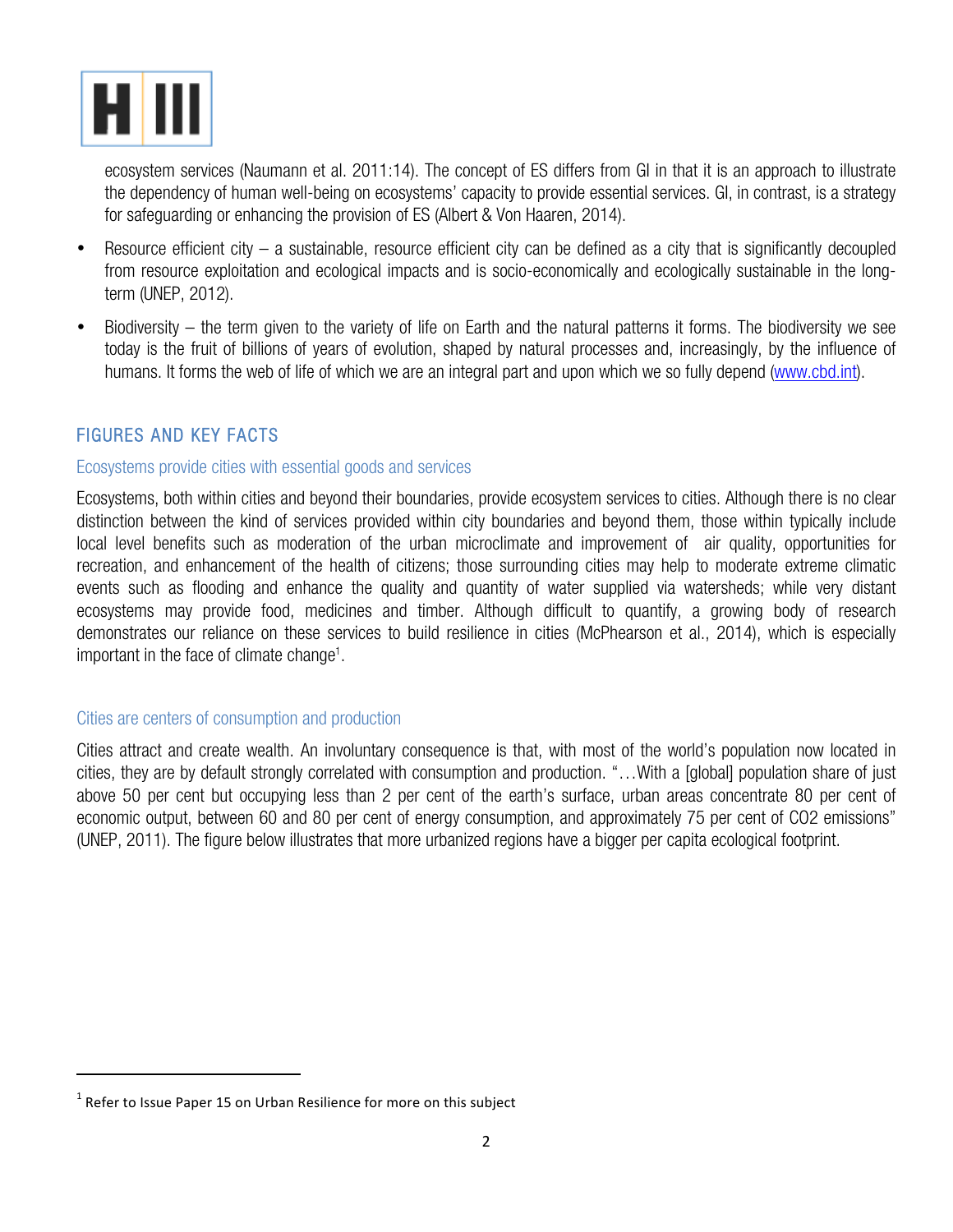



Figure 1: Ecological Footprint by Urbanization Levels of Countries (Source Green Economy Report Cities Chapter, 2011)

#### Cities have a direct effect on ecosystems

Without good planning, urbanization also affects ecosystems more directly. A global study of urban area expansion in 50 cities also showed that urban development is strongly negatively correlated with forest, cropland and grassland (Bagan & Yamagata, 2014). This is also true for marine ecosystems. An estimated 90 per cent of all wastewater in developing countries is discharged untreated directly into rivers, lakes or the oceans. The resulting de-oxygenated dead zones are now thought to affect more than 245 000 km2 of marine ecosystems (Diaz & Rosenberg, 2008), equivalent to the total global area of coral reefs.

#### Cities also offer some of the best solutions to ecological problems

The growing global population requires natural resources for its livelihood and wellbeing, and the density that characterizes urban offers solutions to provide for this population at less cost to our ecosystems. Cities also have agglomeration benefits that provide opportunities for technological and behavioral innovation, and the widespread application of green technologies. When efficiency in the delivery of services, such as piped water, public transport and solid waste collection are less costly to develop, maintain and operate, as in a densely populated urban setting, they contribute to reducing the human impact on local ecosystem and the consequent hazards. Similarly, the physical proximity of many enterprises makes it easier to enforce environmental legislation, and to control ecological damages (Dodman, 2009). Cities are also the stage for deploying old and new mobility solutions with low greenhouse gas emission and resource consumption, such as walking,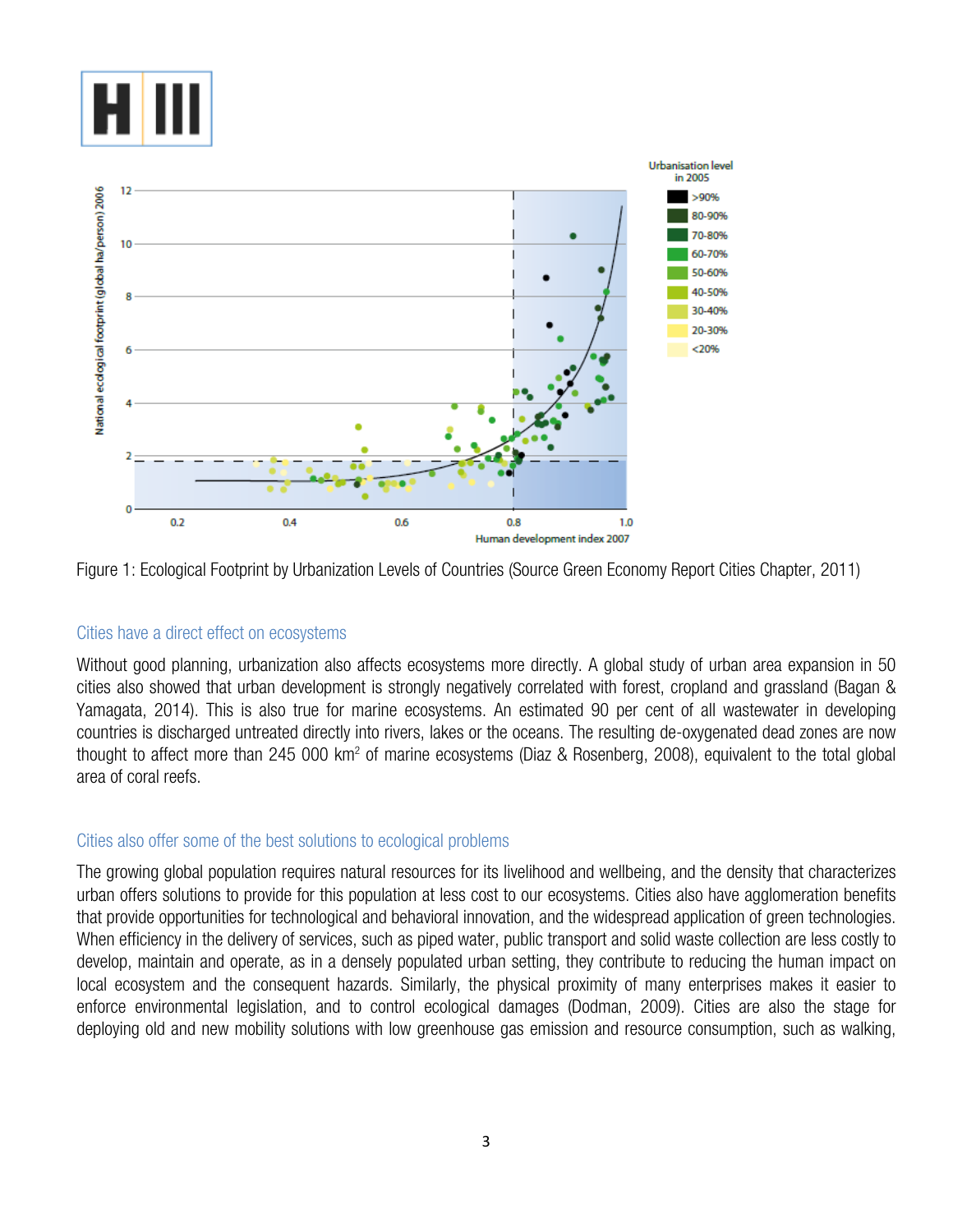

biking, and public transport. Cities that include ecological considerations in management and governance pave the way not only for solutions to ecological challenges, but also many social and economic ones<sup>2</sup>.

#### ISSUE SUMMARY

Over the past 50 years ecosystems have been changed more rapidly and extensively than in any comparable period of time in human history and this has put at risk the ecosystems that support human wellbeing (GreenFacts Initiative, 2015). Unsustainable development patterns have resulted in a substantial and largely irreversible loss in the diversity of life on Earth. Approximately 60% (15 out of 24) of the ecosystem services examined during the Millennium Ecosystem Assessment in 2005 were being degraded or used unsustainably (WRI, 2005).

As it stands, many sensitive natural environments such as wetlands and coastal and estuarian ecosystems located within cities, suffer greatly in areas where slums and informality are significant or dominant factors in the urban landscape. In such contexts, these ecosystems are used as primary sources of basic needs (i.e. food, water) while at the same time as sinks for solid and bio waste. They are therefore vulnerable to exploitation and misuse (UNEP, 2012). The loss or degradatuion of ecosystems such as these is also a lost opportunity for often low-cost opportunities to build resilience to climate change.

However exploitation and misuse is not limited to such direct use. Ecosystem damage is largely due to rapidly growing demands for resources, from near and far, and mostly by cities since urban areas are now home to more than half of the human population, and most of the wealthy. Consequently, cities are the front-liners in the challenge to preserve the ecosystems that support humanity. They are tasked with finding ways to establish a harmonious interaction between the natural and built environments.

There is a need for urbanization to be planned and for planning trends to shift towards adopting a more ecosystem-oriented approach. Cities are "systems and components of nested systems" that exist within a wider ecological network (UNU-IAS, 2003).

#### The ecological footprint of cities is many times their physical size

One can get an idea of the ecological footprint of cities through their water footprint. Overall, urban areas only cover around less than 2% of the Earth's land surface, but the area upstream of their water sources, their water footprint, covers 41% of the Earth's surface (McDonald, 2014). Globally cities move 504 billion liters a distance of 27,000 kilometers every day. Laid end to end, all those canals and pipes would stretch halfway around the world (and that's not counting the many small pipes that move water within cities)<sup>3</sup> (McDonald, 2014). The 100 largest cities in the world occupy less than 1 percent of our planet's land area, while their watersheds cover over 12 percent.

In addition, the resources utilized in cities – from food to clothing to cars – are produced or extracted, and distributed from, all over the world. As a result of the relative wealth (and hence purchasing power) of their citizens when compared with rural counterparts, cities are globally responsible for a disproportionate share of resource use and the production of waste that

 $2$  Refer to Issue Paper 11 on Urban Governance for more information

 $3$  For example, Johannesburg, South Africa, which ultimately gets water from another country  $-$  Lesotho, moves it through a tunnel under the mountains, deposits it in the Vaal River, and then eventually extracts it for use in the city. Such large extractions tend to affect to some extent the ecosystem resources of the source. Forty percent 40% of urban watersheds have experienced significant forest loss over the past decade.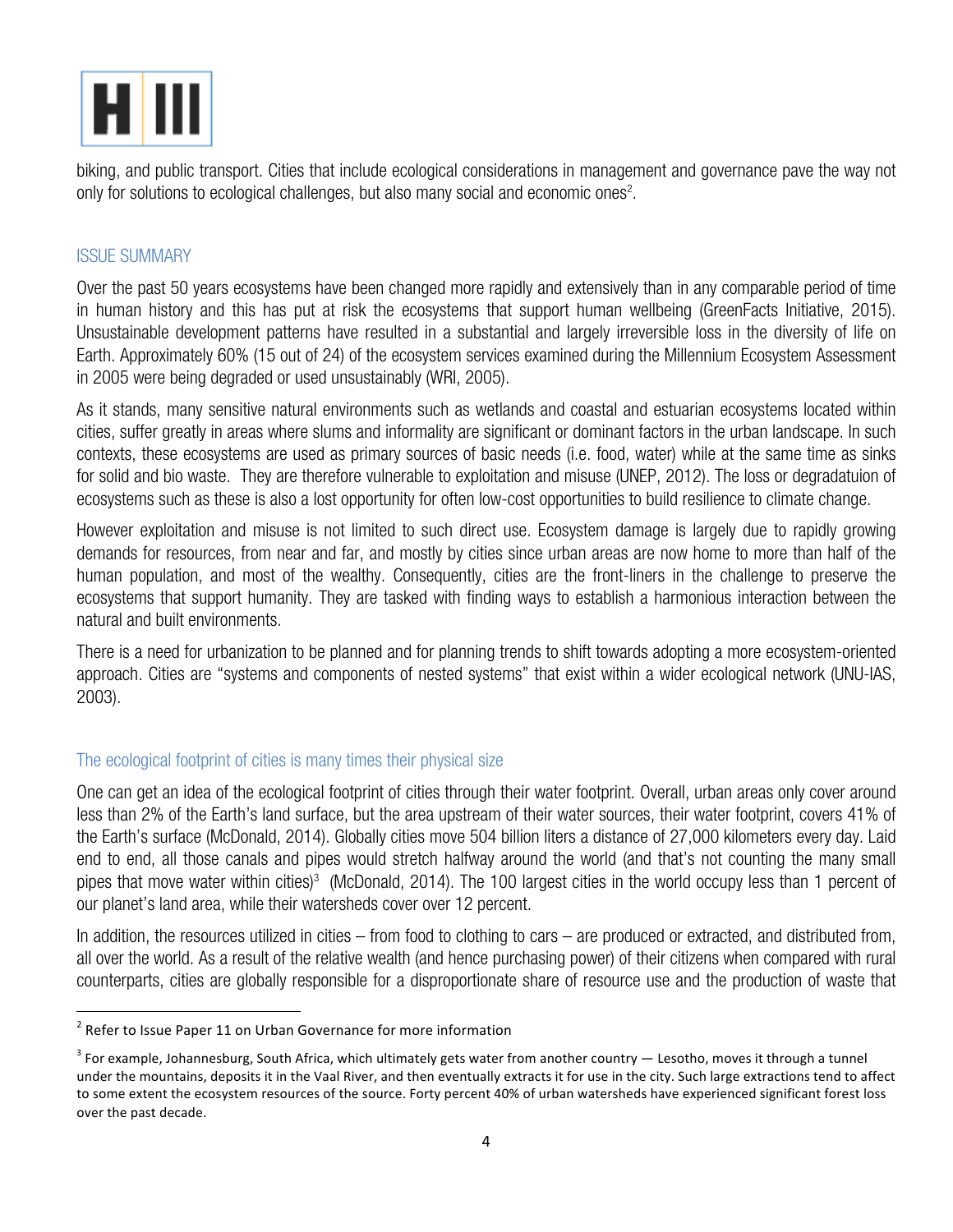

accompanies it. The land area required for these needs far exceeds the geographical extent of cities, and they therefore displace original ecosystems, resulting also in the loss of species and unique genetic material. To satisfy the needs mostly of cities, land is needed on an unprecedented scale for agriculture and timber forestry. Extractive activities like fishing and mining, meanwhile, damage ecosystems and/or remove or destroy animals and plants or even entire species. This demand is not unique to cities, but cities the ultimate destination of most these products.

It is, however, important to make a distinction between the impact of urbanization and the impact caused by economic development and increasing levels of production and consumption. Many of the problems that are attributed to 'cities', are a consequence of the economic development of a community rather than of urbanization as such (e.g. increased consumption, dietary changes, greater ownership of durable good). The urban form, when considered independently, can help compensate the negative externalities of development. In developed countries, for instance, often cities present lower per capita GHG emissions than the country average (UNEP, 2011). With 2.8 global hectares per capita, the city of London has an ecological footprint almost 10% lower than the European average (Dodman, 2009).

#### Services provided by ecosystems in and around cities

Nature (e.g. trees, green areas, wetlands, lakes and streams) in the urban environment produce services which not only provide a benefit for human well being but are also are necessary to sustain the ecosystems themselves. These natural elements directly contribute to public health and increase the quality of life of urban dwellers, e.g. by regulating microclimate, improving air quality and reducing noise (Chaparro & Terradas, 2009). A variety of examples demonstrate the ecosystem services that are relied upon by city-dwellers, from health and recreation to basic needs like water. Conserving them makes social as well as economic sense. In the City of Cape Town a three-year study calculated that the leverage of municipal expenditure on maintaining and enhancing ecosystems is 1.2–2 times higher than the leverage of all municipal expenditure on the City economy (De Wit et al., 2012).

#### Disaster risk reduction

The contribution of ecosystems to urban resilience is demonstrated by ways in which they contribute to reducing vulnerability to natural disasters and hazards, which are being exacerbated by climate change<sup>4</sup>. Examples include slowing the flow of flood waters, stabilizing slopes, and protecting coastlines. Cities depend on the flow of ecosystem services and custodianship of ecosystems, outside their boundaries as well as those within them to provide these services. For example in the case of flooding, healthy catchment areas outside cities as well as green open spaces within cities help to slow the flow of water and increase its infiltration. Cities therefore need to partner with "upstream" managers of natural resources<sup>5</sup>. In both cases conservation or restoration of ecosystems provides cost-effective options for adaptation to climate change, and reduction of disaster risk. Every year, an average of four typhoons and many more storms wreak havoc on Vietnam's coastline. A system of sea dykes has been established behind mangroves. Rehabilitation of the mangroves protects the sea dyke and helps avoid sea dyke maintenance expenses. Generally, the larger the mangroves stand, the more damage costs are avoided. Mangrove stands provide a physical barrier that dissipates wave energy. They also stabilize the sea floor and trap sediment. In financial terms, the planning and protection of 12,000 hectares of mangroves cost Vietnam around US\$

 $^4$  Refer to Issue Paper 17 on Cities & Climate Change & Disaster Risk Management for more information

 $5$  Refer to Issue Paper 10 on Issue Paper 10 on Urban-rural Linkages for more information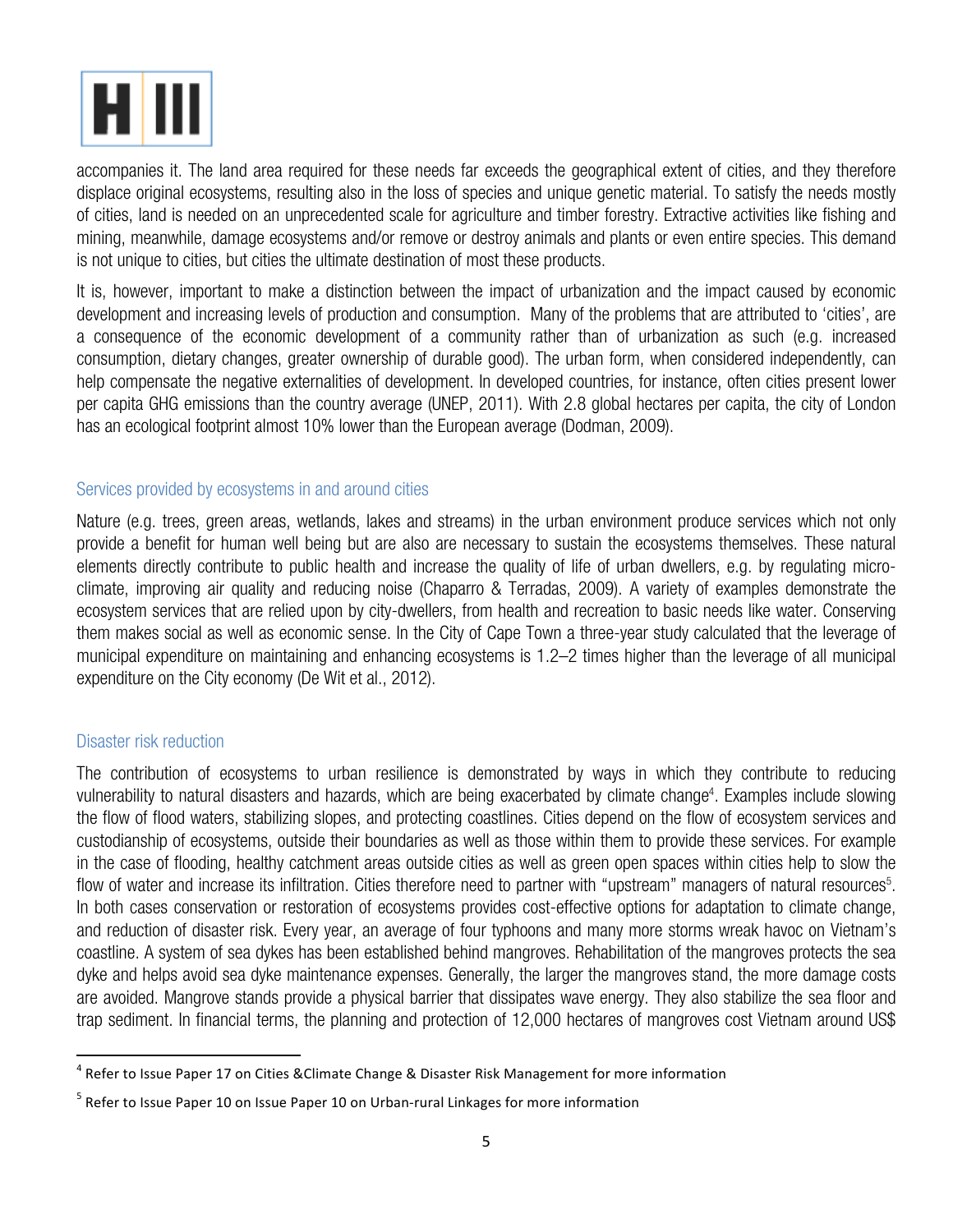

1.1 million. The cost of dyke maintenance, however, has been reduced by US\$ 7.3 million annually. In addition, a typhoon (Wukong) in October of 2000 damaged three northern provinces but did not damage the dykes behind regenerated mangroves (TEEB, 2012).

#### Health and recreation

Studies are increasingly showing that exposure to natural areas is beneficial to both people's mental and physical health. For example hospital patients were found to recover more quickly from surgery when they had a green view out of their window (Ulrich, 1984). Similarly natural areas in cities provide city dwellers the opportunity to access nature for the purpose of recreation. Bukhansan National Park, located within the city of Seoul, Korea, receives more visitors per unit area than any national park in the world (Korea National Parks Authority, 2009). Urban ecosystems can also have a profound effect on human health by helping to purify air. A recent study estimated that nearly 100, 000 premature deaths related to air pollution could be avoided annually in Brazil, China, the EU, India, Mexico and the US by 2030 through energy efficiency measures in the transport, buildings and industrial sectors (UNEP 2014 Emission Gap Report).

#### Saving on infrastructure development

An example of successful integration of natural and built environment is given be the city of New York that protects the ecosystem services of its watershed to provide drinking water to the citizens. The project, launched at the end of the 1990s, was not only successful to save one of the biggest fresh water reservoirs of the country, but also contributed to major financial savings for the local government. With an average of about USD 170 million per year spent in in watershed protection projects, the city has avoided the cost of approximately \$6 billion to build a filtration plant plus another \$250 million per year for maintenance (ecosystemmarketplace.com, 2006).

#### Citizens need to connect with nature, and benefit from this connection

Ecosystems within cities play the crucial role of exposing city-dwellers to nature, who might otherwise have little or no contact with the natural world. Studies have shown that a separation from nature leads to a dysfunctional, unsustainable lifestyle (Egan, 2012). Therefore, aside from providing services themselves, ecosystems in cities provide this educational function. There is unfortunately a growing disconnect between our societies and our environment and this needs to be reestablished for cities to truly become part of the solution. Studies show that city-dwellers are losing touch with nature and are therefore less likely to value these ecosystem services. This is especially true in less wealthy areas and communities (Strife S and Downey L. 2009). A report has revealed a decrease from 40% (pre-1996) to 10% of children in the UK spending recreation time outdoors (www.rspb.org). For this reason, accessible natural areas within cities – and not only the larger-scale ones beyond their borders, are important. This is why many cities have recognized the need to respond to the challenge of "integrating the natural and built form to conserve ecosystem functioning" (UNEP, 2013). For the health and wellbeing of citizens, cities need to provide sufficient public green space  $-$  balanced with other types of public space<sup>6</sup> and for it to be accessible to all secors of the population.

 $6$  Refer to Issue Paper 11 on Public Space for more information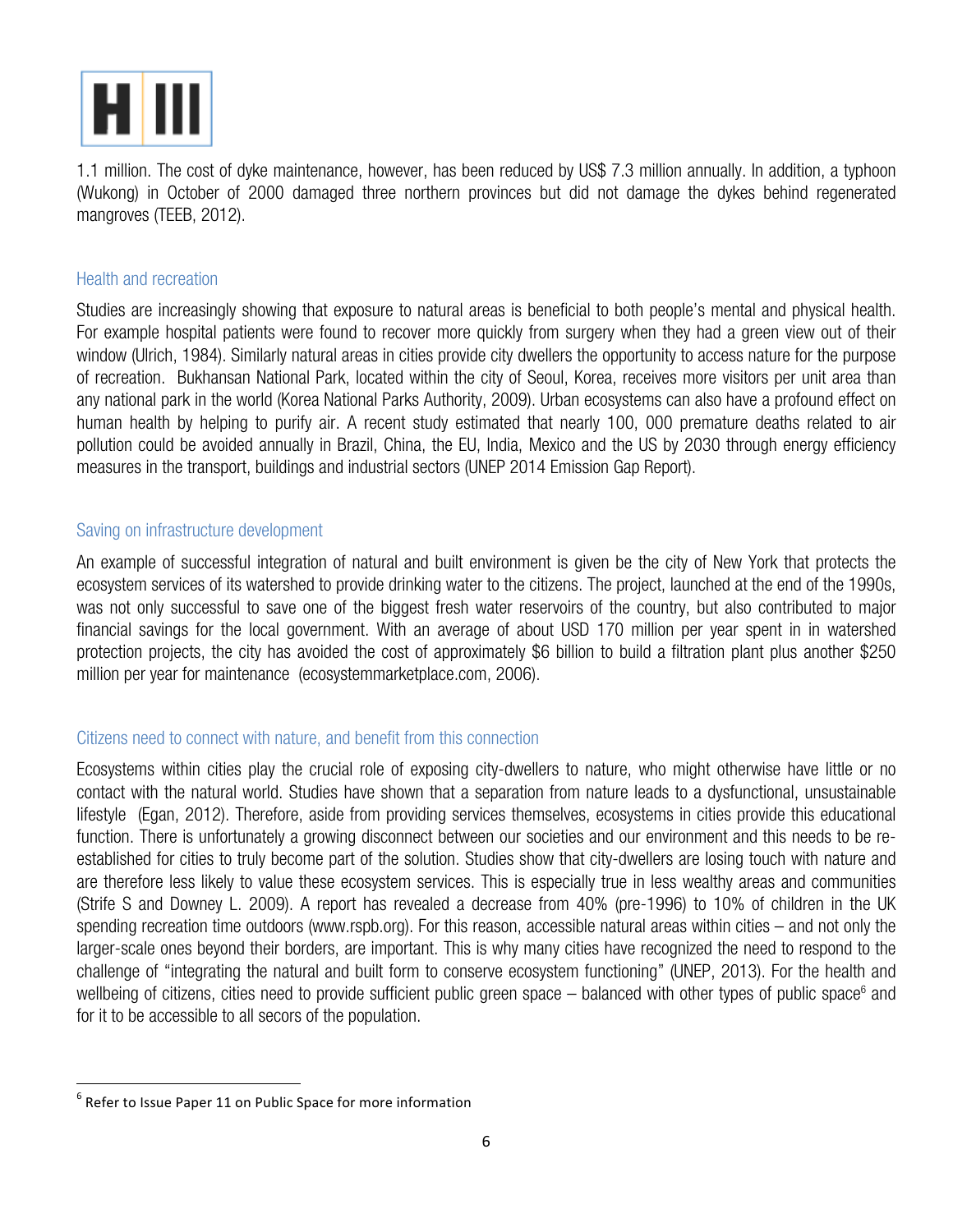

#### KEY DRIVERS FOR ACTION

Loss of ecosystems services can significantly increase the costs borne by cities. If cities act now in ensuring full functioning urban ecosystems, it will be less expensive than in 10 years' time. However, awareness-raising and capacity building of local administrators is required to catalyze and accelerate action.

An ecosystems approach to city management is an economically sound approach: promoting green infrastructure as ecosystem-based adaptation and mitigation measures

Cities can be critical part of the solution to current environmental problems if they are seen "as part of the biosphere and as part of the bioregions in which they aim to achieve ecological balance." (Jennings & Newman, 2008). One of the most effective ways of doing this is to take nature into account in the city infrastructure (i.e. maximize ecosystem services) as well as consider nature as city infrastructure.

The International Resource Panel Report on cities (2013) estimated infrastructure investments from 2005-2030 at US\$41 Trillion7 . More importantly, it highlighted that ignoring the environmental dimension while building or rebuilding city infrastructure will mean another collapse of infrastructure 30 or 40 years from now, with a much higher financial costs<sup>8</sup>.

Investing in "green infrastructure" (e.g. parks, greening of pedestrian corridors, conscious planting of trees) is one of the ways to embrace an ecosystems approach in city management. Considering green assets as equal in importance to cities' networked grey infrastructures, enables better understanding of the value of the range of ecosystem services those ecological assets generates. This is especially important in rapidly expanding cities such as those in Sub-Saharan Africa (Schäffler & Swilling, 2013). Research has found that green infrastructure provides value in moderating temperatures, reducing pollution, and increasing aesthetic value – all of which eventually translate to economic gains. In Barcelona, Spain, it was calculated that a vegetation coverage of 141 tree/ha allowed to remove a total of 305.6t pollutants (166t of PM10, 72.6t of O3, 54.6t of NO2, 6.8t of SO2 and 5.6t of CO), providing a service of an estimated USD 1.2 million USD value to society. In Washington DC, the existing vegetation contributes to remove 540t of air pollutants per year, a service valued USD 1.4 million; it also mitigates summer temperature and reduces air conditioning need, allowing for an overall saving of 25,500Mwhs or USD 4 million a year (Chaparro, L., Terradas, J., 2009).

#### Sustainable resource efficient cities and preserving ecosystem- based management of cities

Resource efficiency is a concept that is closely associated with ecosystems management since it is often the primary goal for city officials when exploring an integrated approach. There is a strong link between urban quality of life and how cities draw on and manage the natural resources available to them. Resource-efficient cities combine greater productivity and innovation with lower costs and reduced environmental impact.

Resource efficiency is the sustainable management and use of resources throughout their life cycle, from extraction, transport, transformation, consumption to the disposal of waste, in order to avoid scarcity and harmful environmental impacts. The ability to maintain a certain standard of living through natural resource use, despite increased pressure on those resources, is a key balance that must be struck in order to provide for a happy and healthy populace. Under different

 

<sup>&</sup>lt;sup>7</sup> About \$22.6 trillion would be required for water systems, \$9 trillion for energy, \$7.8 trillion for air and sea ports (IRP, 2013)  $8$  Refer to Issue Paper 18 on Urban Infrastructure and Basic Services for more informa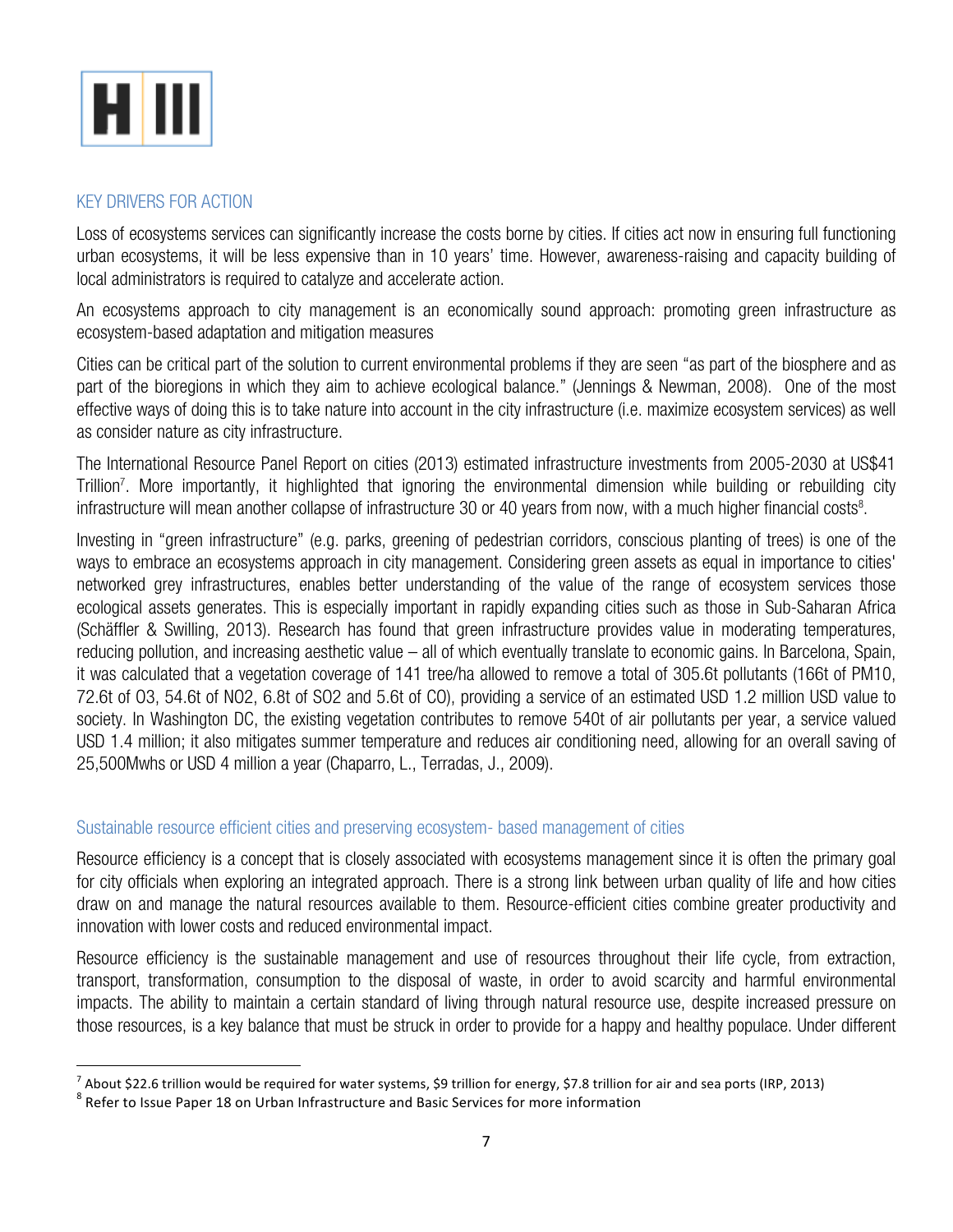

scenarios, the reduced availability of water and other ecosystem services, as compared to a sustainable management scenario, 'business as usual' or increasing degradation, will cost industry and economic growth prospects for the city an estimated US\$300-500 million over 25 years. Therefore, minimizing resource extraction, energy consumption and waste generation at the same time as safeguarding ecosystem services is a key facet to resource efficiency, while decoupling resource use from environmental impacts and economic growth contribute to sustainable development and poverty eradication. Equally, the economic value of resource efficiency can be exemplified by comparing the service provided by an ecosystem to a man-made alternative. For instance, on the outskirts of Kampala, Uganda, the Nakivubo Swamps provide a natural treatment and filtration service of the biological waste water from much of the city. The proposed draining of the wetland for additional agricultural land was not taken forward when an assessment of this service showed that running a sewage treatment facility with the same capacity as the swamp would cost the city around US\$2 million annually.

Thoughtful planning and design, coupled with legislation and political commitment is also important to resource efficiency. For example, while Atlanta, USA and Barcelona, Spain have a similar size of population, Barcelona's longstanding commitment to planning and designing a compact, mixed-use walkable city has produced a spatial coverage and carbon footprint that is only a fraction of Atlanta's (UN-Habitat, 2013)

#### PLAFTORMS AND PROJECTS

- Strategic Plan for Biodiversity 2011-2020 and its 20 Aichi Biodiversity Targets. www.cbd.int
- Summit for Cities and Subnational Governments held in parallel with meetings of the Parties to the Convention on Biological Diversity. Details available in 2016 on the CBD website (www.cbd.int).
- Urbanization, Biodiversity and Ecosystem Services: Challenges and Opportunities: A Global Assessment (http://www.springer.com/gp/book/9789400770874)
- The Global Initiative for Resource Efficient Cities (GI-REC) http://www.unep.org/resourceefficiency/Policy/ResourceEfficientCities/tabid/55541/Default.aspx
- Climate and Clean Air Coalition to Reduce Short Lived Climate Pollutants (CCAC): http://www.ccacoalition.org/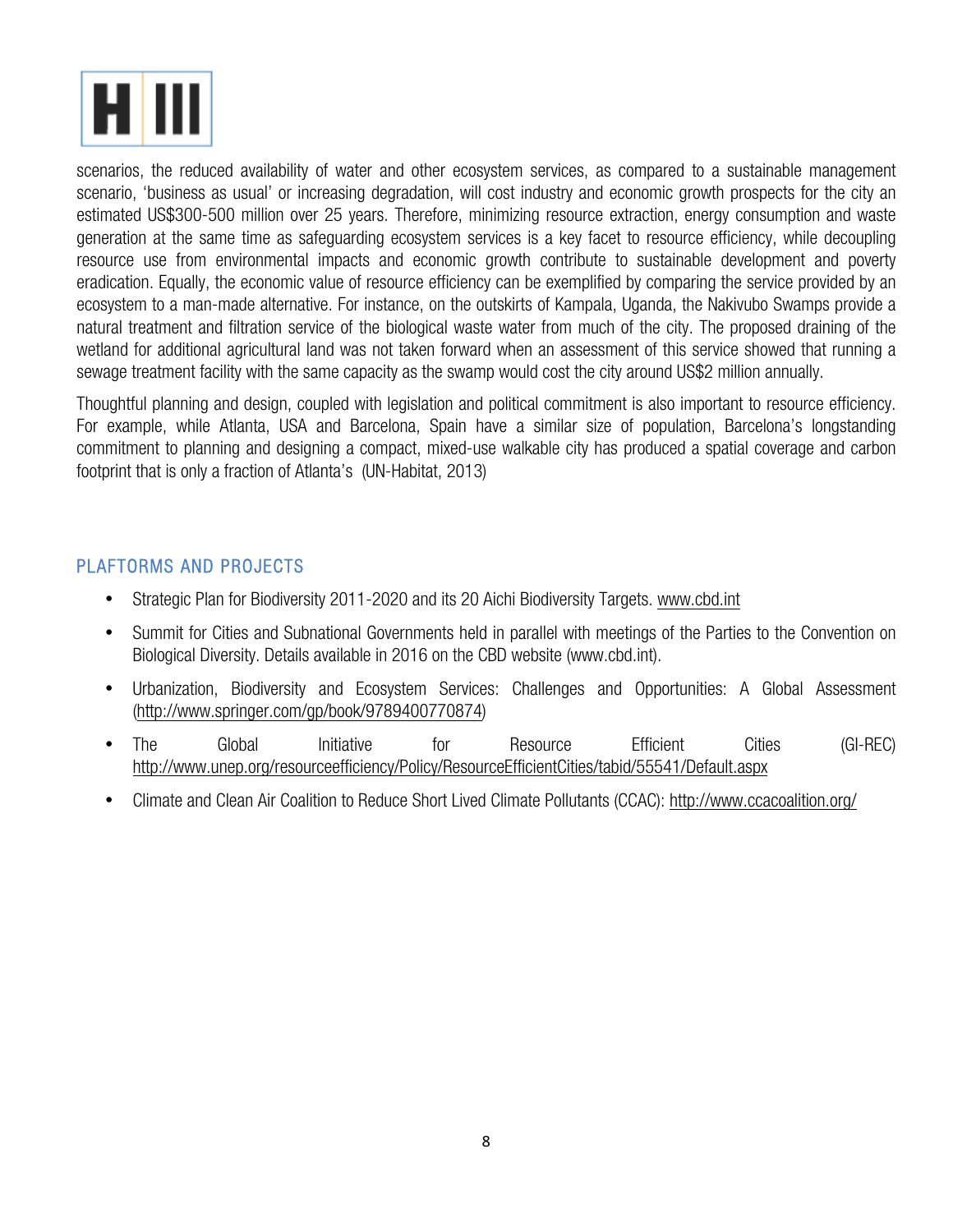

#### **Bibliography**

(2006). Retrieved 2014 from ecosystemmarketplace.com: http://www.ecosystemmarketplace.com/pages/dynamic/article.page.php?page\_id=4130

Albert, C., & Von Haren, C. (2014). Implications of Applying the Green Infrastructure Concept in Landscape Planning for Ecosystem Services in Peri-Urban Areas: An Expert Survey and Case Study. Planning Practice and Research .

Bagan, H. (2014). Land cover change analysis in 50 global cities by using a combination of Landsat data and analysis of grid cells. Environmental Research Letters 9 , 064015 (13pp)

Chaparro, L., & Terradas, J. (2009). Ecological services of urban forests in Barcelona. Barcelona: Institut Municipal de Parcs i Jardins Ajuntament de Barcelona Area de Medi Ambient.

Diaz, R., & Rosenberg, R. (2009). Spreading dead zones and consequences for marine ecosystems. Science , 321, 926-929.

Dodman, D. (2009). Blaming cities for climate change? An Analysis of GHG Emissions Inventories. Environment and Urbanization , 185-201.

Egan, T. (2012, March 29). Nature-Deficit Disorder. The New York Times, Retrieved 2015 from www.nytimes.com.

Gomez-Baggethun, E., & Barton, D. (2013). Classifying and valuing ecosystem services for urban planning. Ecological Economics , 86, 235-245.

GreenFacts Initiative. (2015 28-April). Retrieved 2015 from http://www.greenfacts.org/en/ecosystems/

Jennings, I., & Newman, P. (2008). Cities as Sustainable Ecosystems: Principles and Practices. Washington DC: Island Press.

Korea National Parks Authority. (2009). National Parks of Korea. Retrieved 2015 йил 11-May from http://english.knps.or.kr/Knp/Bukhansan/Intro/Introduction.aspx

McDonald, R. (2014). Water on an urban planet: Urbanization and the reach of urban water infrastructure. Global Environmental Challenge 27 , 96- 105.

McPhearson, T., Andersson, E., Elmqvist, T., & Frantzeskaki, N. 2015. Resilience of and Through Urban Ecosystem Services. Ecosystem Services (Special Issue). DOI 10.10.2016/j.ecoser.2014.07.012 (in press).

Naumann, Sandra, McKenna Davis, Timo Kaphengst, Mav Pieterse and Matt Rayment (2011): Design, implementation and cost elements of Green Infrastructure projects. Final report to the European Commission, DG Environment, Contract no. 070307/2010/577182/ETU/F.1, Ecologic institute and GHK Consulting. http://ec.europa.eu/environment/enveco/biodiversity/pdf/GI\_DICE\_FinalReport.pdf

Schäffler, A., & Swilling, M. (2013). Valuing Green Infrastructure in an Environment Under Pressure-the Johannesburg Case. Ecological Economics , 246-247.

Srinivas, H. (2003). Operationalizing the Cities as Sustainable Ecosystems (CASE) Initiative. Osaka: United Nations Environment Programme (UNEP).

Strife, S., & Downey, L. (2009). Childhood Development and Access to Nature: A New Direction for Environmental Inequality Research. Organ Environ , 22 (1), 99-122.

The Economics of Ecosystems and Biodiversity (TEEB). (2011). TEEB Manual for Cities: Ecosystem Services in Urban Management. Bonn: UNEP.

Ulrich, R. S. (1984). View Through A Window May Influence Recovery From Surgery. Science , 420-421.

UNEP (2011). Green Economy Report, 12. Cities, retrieved at http://www.unep.org/greeneconomy/Portals/88/documents/ger/GER\_12\_Cities.pdf

UNEP. (2013). Integrating the Environment in Urban Planning and Management: Key Principles and Approaches for Cities in the 21st Century. Nairobi: UNON Publishing Services Section.

UNEP. (2012). Sustainable, Resource Efficient Cities - Making It Happen. Paris.

UNEP. (2014). The Emissions Gap Report. Nairobi: United Nations Environment Programme (UNEP).

UN-Habitat. (2013). Global Report on Human Settlements 2013: Planning and Design for Sustainable Urban Mobility. Nairobi: UN-Habitat.

UNU/IAS. (2003). Defining an Ecosystem Approach to Urban Management and Policy Development. Tokyo: UNU/IAS.